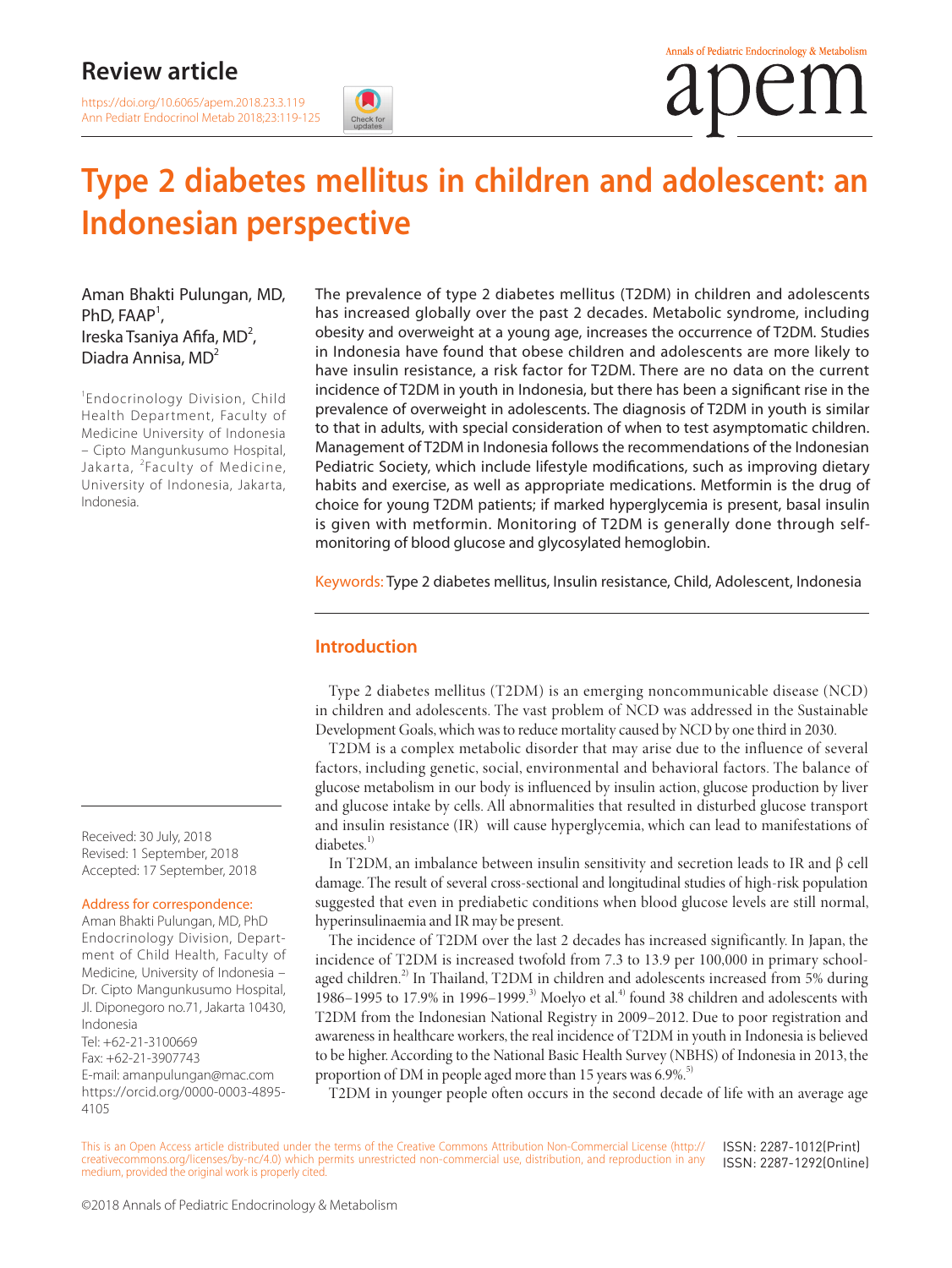of 13.5 years. It is often associated with peak of puberty and physiological IR in younger age. The SEARCH for Diabetes in Youth Population study found that the highest proportion of T2DM was among 10–19 years individuals. Male to female ratio varies greatly from 1:4 to 1:6 in Native Americans and 1:1 in Libyans and Asians.<sup>6</sup>

# **Childhood obesity and diabetes mellitus**

Childhood obesity is an emerging problem worldwide. Globally, World Health Organization (WHO) reported an increase of overweight and obese children, from 32 million in 1990 to 41 million in 2016. The majority of these children live in developing countries, mainly in Asia and Africa. The rate of increase was estimated to be 30% higher than in developed countries. In adolescents, the rate is even higher, reaching to over 340 million in 2016 globally.<sup>7)</sup>

According to the 2013 NBHS, prevalence of overweight and obesity among Indonesian children aged 5 to 12 years are 10.8% and 8.8% respectively. This prevalence dropped as the children mature into adolescence, where the prevalence of overweight and obesity are 8.3% and 2.5% among adolescents aged 13 to 15 years. During late teenage years of 16 to 18 years old, the prevalence further dropped to 5.7% for overweight and 1.6% for obesity. Compared to the 2007 NBHS data, there is a significant rise the in prevalence of overweight in adolescents, from 1.4% in 2007 to 7.3% in 2013.<sup>1)</sup> Long-term obesity leads to the occurrence of metabolic syndrome, such as T2DM, hypertension, dyslipidemia, coronary artery disease, polycystic ovarian syndrome, and nonalcoholic steatotic hepatitis.<sup>8)</sup>

# **IR and metabolic syndrome**

Metabolic syndrome is a collection of symptoms consisting of hypertriglyceridemia, central obesity due to accumulation of visceral fat tissue, hyperinsulinemia and hyperuricemia. There are several variation in the definition of the metabolic syndrome in children, e.g., definition by the WHO, the National Cholesterol Education Program's Adult Treatment Panel III, and the European Group for the Study of IR. While their definitions differ, all organizations agreed that essential components of the metabolic syndrome include glucose intolerance, obesity, hypertension, and dyslipidemia. The current criteria for metabolic syndrome are based on the 2007 International Diabetes Federation Consensus Group, which is divided by age  $group<sup>9</sup>$ 

IR is the underlying pathophysiology of metabolic syndrome.<sup>10)</sup> A study by Hendarto<sup>11)</sup> in Jakarta, Indonesia showed that 31%–75% of superobese children aged <10 years are insulin resistant. Sensitivity to insulin is influenced by ethnicity, puberty status, gender, birth weight, blood pressure, high-density lipoprotein (HDL), family history of obesity and T2DM, dyslipidemia, presence of acanthosis nigricans and lifestyle.

Several theories have connected the link between the incidence of obesity, metabolic syndrome, and IR. Obesity can result in IR and endothelial dysfunction through a series of reciprocal metabolism of fat, hormones, and adipocytokines. Various methods are used to determine the incidence of IR in obese children with metabolic syndrome: by measuring fasting insulin levels, using the homeostasis model assessment-IR (HOMA-IR) method, hyperglycemic-euglycemic clamp, or by measuring the levels of C-peptide to measure IR.

Childhood obesity may continue into adulthood, which may increase the risk of developing metabolic syndrome, which then leads to long-term complications, such as T2DM and coronary heart disease.

Pulungan et al.<sup>12)</sup> reported the prevalence of IR in obese adolescents in Jakarta, Indonesia is 38%, using the HOMA-IR measurement method. The study revealed that IR in obese adolescents was highest among girls, individuals with a family history of obesity, and individuals with symptoms of acanthosis nigricans. Less than 10% of obese adolescents had impaired fasting glucose, but no obese teenagers with T2DM were present. Prevalence of metabolic syndrome was 19.6%, with the majority being female adolescents, individuals with a family history of obesity, central obesity, dyslipidemia and hypertension. The presence of IR increases the risk of impaired fasting glucose by 5.7 times. Another study by Tirtamulia et al.<sup>13)</sup> reported that prevalence of IR among obese adolescents in Manado, Indonesia is 62% and 82% of them were positive for acanthosis nigricans. This study found a weak correlation between IR and acanthosis nigricans.

### **Risk factors for T2DM in children and adolescents**

Family history of obesity, T2DM or glucose intolerance, dyslipidemia, and gender are several major risk factors for developing IR in children and adolescents. IR can be suspected by taking patient history, physical examination and laboratory investigation. Table 1 shows the risk factors for IR in children

Table 1. Risk factors for insulin resistance in children and adolescents<sup>14-27)</sup>

| <b>Medical history</b>                                                                             | Physical examination                | Laboratory tests |
|----------------------------------------------------------------------------------------------------|-------------------------------------|------------------|
| Female sex                                                                                         | Obesity (visceral fat accumulation) | Dyslipidemia     |
| Low birth weight and early infant weight gain                                                      | <b>Acanthosis Nigricans</b>         | $-$              |
| Medications (glucocorticoids, antiretrovirals, antipsychotic drugs)<br>Polycystic ovarian syndrome | Increased blood pressure            | -                |
| Family history of type 2 diabetes mellitus                                                         |                                     |                  |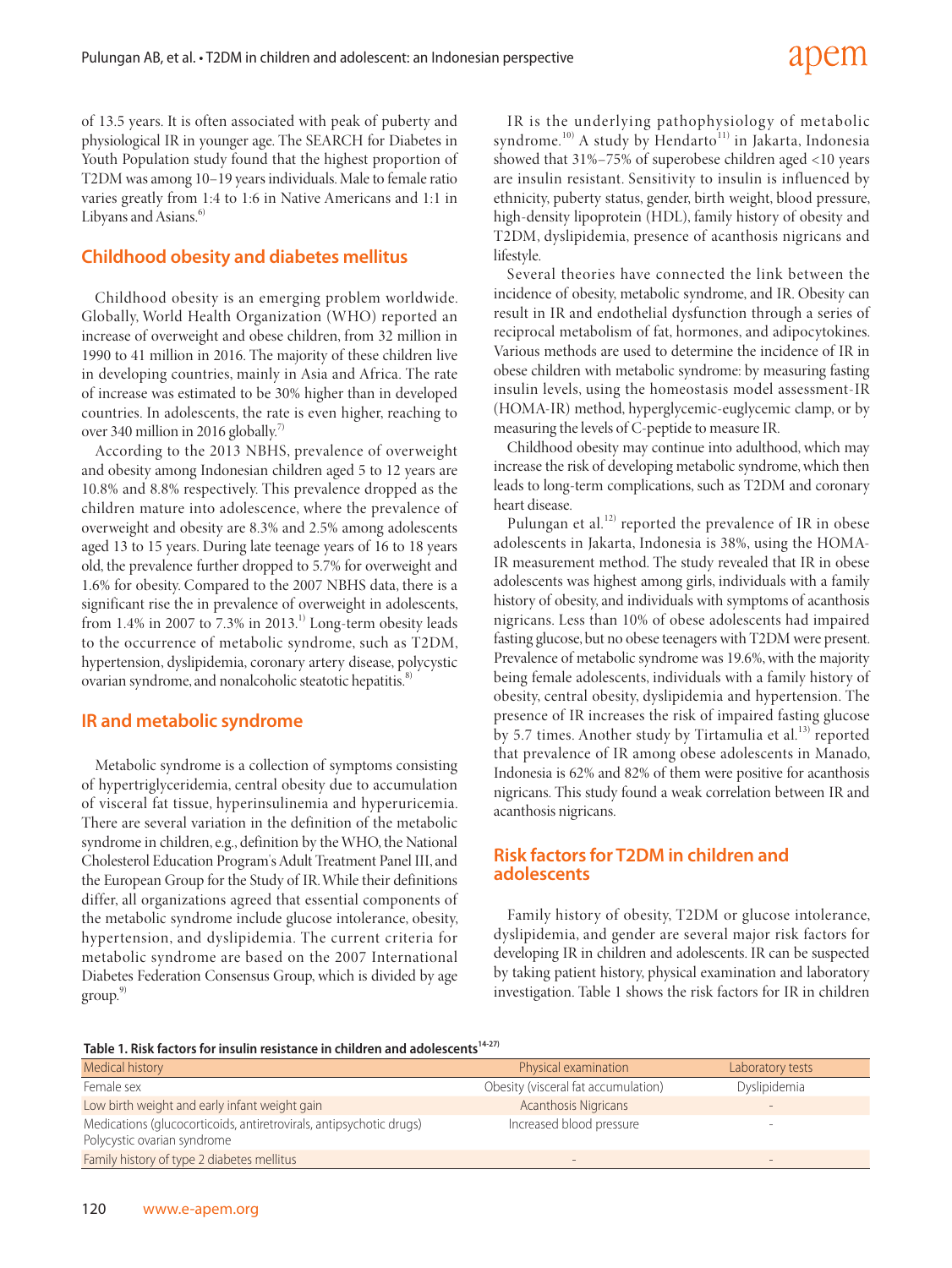and adolescents.

#### 1. Obesity

Obesity is a major risk factor for T2DM in children and adults. Both IR and defective insulin secretion appear very prematurely in obese patients and would eventually lead toward diabetes. Up to 50% of obese children and adolescents have IR. Primary obesity alone can cause hyperinsulinemia and IR as a result of increased fatty deposits. When fat deposit builds up, glucose intolerance due to IR will be evident. Visceral fat accumulation may lead to greater IR compared to subcutaneous fat accumulation.14) Possible molecular basis of T2DM, related to obesity, include defects of glucokinase enzyme,<sup>15)</sup> GLUT-2 transporter protein enzyme glycogen synthase, $^{16}$  RAD (Ras Associated with Diabetes) insulin receptor, apolipoprotein III, and possibly epigenetic changes via an enzyme called DNA methyltransferase 3a.<sup>17)</sup>

#### 2. Gender

Juarez-Lopez et al.<sup>18)</sup> found that among obese children and adolescents age 11–13 in Mexico, hyperinsulinemia were observed in 71% of girls but only in 45% of boys (*P*<0.001). IR was also more prevalent in girls than boys (63% vs. 43%, *P*<0.001).

#### 3. Birth weight

Birth weight is also a major risk factor because low birth weight increases the risk of IR, obesity, cardiovascular diseases, and T2DM, especially if accompanied by rapid weight gain during early life.<sup>19,20)</sup>

#### 4. Medications

Drugs affecting appetite, glucose and insulin or fat metabolism, such as glucocorticoids,<sup>21)</sup> antiretroviral<sup>22)</sup> and antipsychotic drugs $^{23)}$  can also influence insulin sensitivity.

#### 5. Acanthosis nigricans

The presence of acanthosis nigricans or polycystic ovarian syndrome is associated with IR and obesity. Acanthosis is a skin manifestation characterized by the presence of skin hyperpigmentation that can usually be found in the area of skin folds of the neck, hands, and other body parts, while the polycystic ovarian syndrome is a disorder of the reproductive system characterized by hyperandrogenemia and chronic anovulation. Kobaissi et al. $^{24}$  studied the association between achantosis nigricans and IR, and found that in overweight children who had risk of developing T2DM, achantosis nigricans was an independent risk factor for the occurrence of IR.

#### 6. Dyslipidemia

Increased fat deposit, including visceral fat, has been shown to be associated with low insulin sensitivity. The Cardiovascular Risk in Young Finns Study<sup>25)</sup> found that high fasting insulin in children will lead to metabolic syndrome. Cruz et al. $^{26)}$ examined the relationship between insulin sensitivity or IR with metabolic syndrome in overweight Hispanic adolescents with a family history of T2DM. In this study, it was revealed that insulin sensitivity positively correlates to serum HDL (*P*<0.01) and negatively correlates to serum triglycerides (*P*<0.001) and systolic and diastolic blood pressure.

#### 7. Blood pressure

Ferrannini et al.<sup>27)</sup> discovered that each 10-unit increase in IR will increase systolic blood pressure by 1.7 mmHg and increase diastolic blood pressure by 2.3 mmHg.

### **Diagnosis of type 2 diabetes mellitus**

Diagnosis of T2DM is made by a series of history taking, physical examination, laboratory workup and other relevant diagnostics. In general, T2DM patients are usually diagnosed at the age of 10 or in mid to late puberty. Common findings are obesity, family history of T2DM and acanthosis nigricans. In some children, classic manifestations such as polyuria, polydipsia, nocturia, enuresis, and weight loss may be present, while others can be asymptomatic. Chronic hyperglycemia may impair growth and renders the child to be more susceptible to infections. In asymptomatic or mild T2DM, diagnosis is made by screening or medical check up to detect glucosuria or hyperglycemia. Children with T2DM may exhibit glucosuria without ketonuria, polydipsia, no or mild polyuria and weight loss. Around 74%–100% of children with T2DM also have a family history of T2DM, indicating a strong genetic link in this disease.<sup>28)</sup>

Table 2 shows the recommendations for diagnosis of

#### **Table 2. Criteria for the diagnosis of diabetes mellitus**

I. Classic symptoms of diabetes or hyperglycemic crisis, with plasma glucose concentration ≥ 11.1 mmol/L (≥200 mg/dL) or

II. Fasting plasma glucose<sup>\*</sup> ≥7.0 mmol/L (≥126 mg/dL) or

III. Two-hour postload glucose ≥11.1 mmol/L (≥200 mg/dL) during an  $OGTT<sup>†</sup>$  or

IV. HbA<sub>1c</sub> >6.5% (48 mmol/L) – if tested in a certified laboratorium. HbA<sub>1c</sub> as a sole marker to diagnose DM is still controversial.

OGTT, oral glucose tolerance test;  $HbA_{1c}$ , glycosylated hemoglobin; DM, diabetes mellitus.

\* Fasting is defined as no caloric intake for at least 8 hours. † OGTT is performed with a glucose load of 75 g anhydrous glucose dissolved in water or 1.75 g/kg of body weight to a maximum of 75 g.

Adapted from American Diabetes Association, Indonesian Pediatric Society, 2018.<sup>32</sup>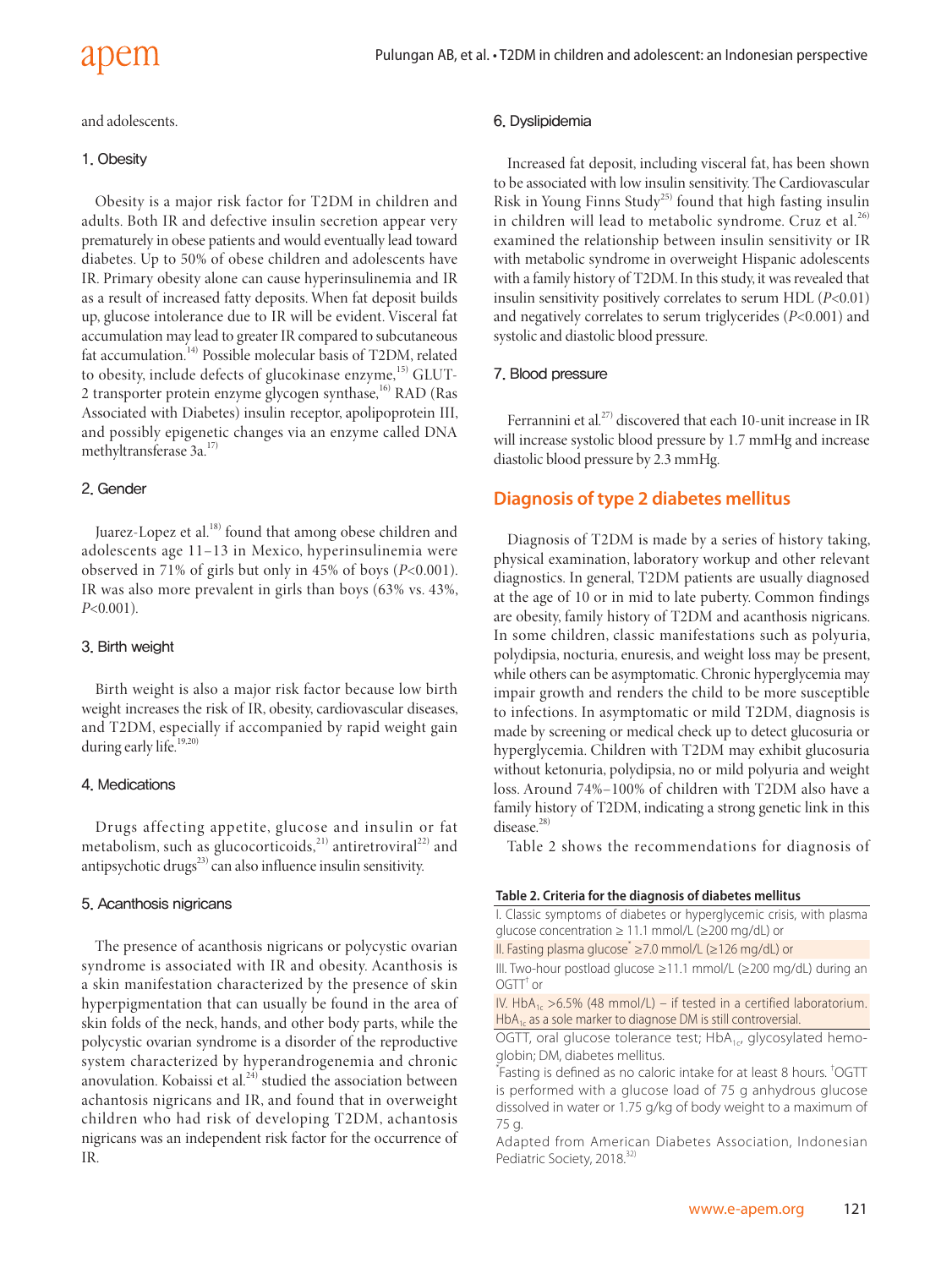T2DM from the Indonesian Pediatric Society (adapted from the guidelines of the International Society for Pediatric and Adolescent Diabetes [ISPAD, 2014], American Diabetes Association [ADA], and American Academy of Pediatrics)<sup>29-31)</sup>

- ·Diagnostic criteria for diabetes are based on laboratory measurement of plasma glucose concentrations; a marked elevation of the blood glucose level confirms diabetes, as well as the presence or absence of symptoms. Criteria for the diagnosis of diabetes mellitus can be seen in Table 2.
- ·Measurement of diabetes autoantibody should be performed in all children with clinical diagnosis of T2DM, since there is an increase of islet cells autoimmunity cases.
- ·Measurement of diabetes autoantibody should be done in all overweight and obese children aged 13 and above presenting with clinical manifestation of type 1 diabetes, such as weight loss and ketosis or diabetic ketoacidosis (DKA), as these cases might be positive for T2DM.
- ·C-peptide level should be measured in overweight and obese children aged 13 and over with poor glucose control using oral hypoglycemic drugs, or those who are advised to switch medication to insulin, or for classifying type of diabetes.
- ·Because IR is associated to cardiovascular risk, severe complications are seen more in patients with type 2 rather than type 1 diabetes.

Screening, or testing for T2DM is not recommended for all children. Only children presenting with risk factors for diabetes are routinely tested, since the disease is associated with high morbidity and long-term complications. Children at risk with T2DM based on the Indonesian Pediatric Society guidelines  $are^{33}$ 

- ·Children/adolescents with obesity,
- ·Family history of T2DM or cardiovascular diseases, and
- ·Signs of IR: acanthosis nigricans, dyslipidemia, hypertension, polycystic ovarian syndrome.

Currently, there is no recommendation of screening initiation, frequency, and the preferred test for T2DM screening in Indonesia.33) ADA recommends initiation at age 10 or onset of puberty, minimum every three years if results are normal, or more frequently if BMI is increased. The preferred test is glycosylated hemoglobin  $(HbA_{1c})^{28}$ 

#### **Management of type 2 diabetes mellitus**

As a multifactorial disease, managing diabetes in children may be challenging. The Indonesian Pediatric Society recommends the management of T2DM that includes lifestyle modification, oral hypoglycemic drugs (metformin), and insulin therapy.<sup>32)</sup> The goals of T2DM management by the Indonesian Pediatric Society can be seen in Table 3.

To change their habits and modify their lifestyle, children are advised to increase their physical activity, lose weight, and eat selectively. Recommendation for dietary habit in children with diabetes is based on healthy diet to meet their daily needs. Selection of food types should be adapted to their culture, ethnicity, and psychosocial needs. Since children usually are very bonded to their family, it is also important to engage their family to adopt the healthy eating lifestyle.

#### 1. Dietary recommendation

A large portion of children and adolescents with T2DM are either overweight or obese. Therefore, their nutritional management should be focused in patient and family education and intervention of lifestyle to prevent weight gain and to revert their weight back to ideal weight, according to growth chart and to ensure growth to the maximum potential. Dietary modifications recommended in Indonesia include avoiding drinks with added sugar, consuming of five or more servings of fruits and vegetables, limiting consumption of instant or processed food, controlling the amount of food per serving, reducing times eating out, and substituting high glycemic index carbohydrate to low glycemic index carbohydrate.<sup>33</sup>

#### 2. Physical activity

Aside from correcting their eating habits, physical activity also plays a major role in managing children and adolescents with T2DM. The Indonesian Pediatric Society T2DM guidelines adapted physical activity recommendations from WHO, in which it is advised that every child should be active and encouraged to engage in at least 60 minutes of moderate-tovigorous activity every day and muscle- and bone-strengthening activities for at least 3 days every week. Screen time should be limited to less than 2 hours per day.<sup>33,34)</sup>

#### 3. Medication

Prescription of oral hypoglycemic drugs is tailored for each children, according to their clinical manifestation. Based on the Indonesian Pediatric Society recommendation (2018), patients with moderate T2DM (fasting plasma glucose of 126 to 200  $mg/dL$ , HbA<sub>1C</sub> <9%) could be managed by lifestyle modification combined with oral hypoglycemic drugs. $32$ <sup>2)</sup> These drugs are designed to lower the IR threshold, promote insulin secretion, or limit postprandial glucose absorption. At the initial treatment and during therapy, it is important to examine for renal

#### **Table 3. Goals of T2DM management (Indonesian Pediatric**  Society, 2015)<sup>33)</sup>

- 1. Patient education to promote self-diabetes care
- 2. Normal blood glucose level
- 3. Weight loss (in obese T2DM patients)
- 4. Limiting carbohydrate and calorie intake
- 5. Promoting physical activities
- 6. Controlling comorbidities, including hypertension, dyslipidemia, nephropathy, sleep disorders and other conditions related to T2DM

T2DM, type 2 diabetes mellitus.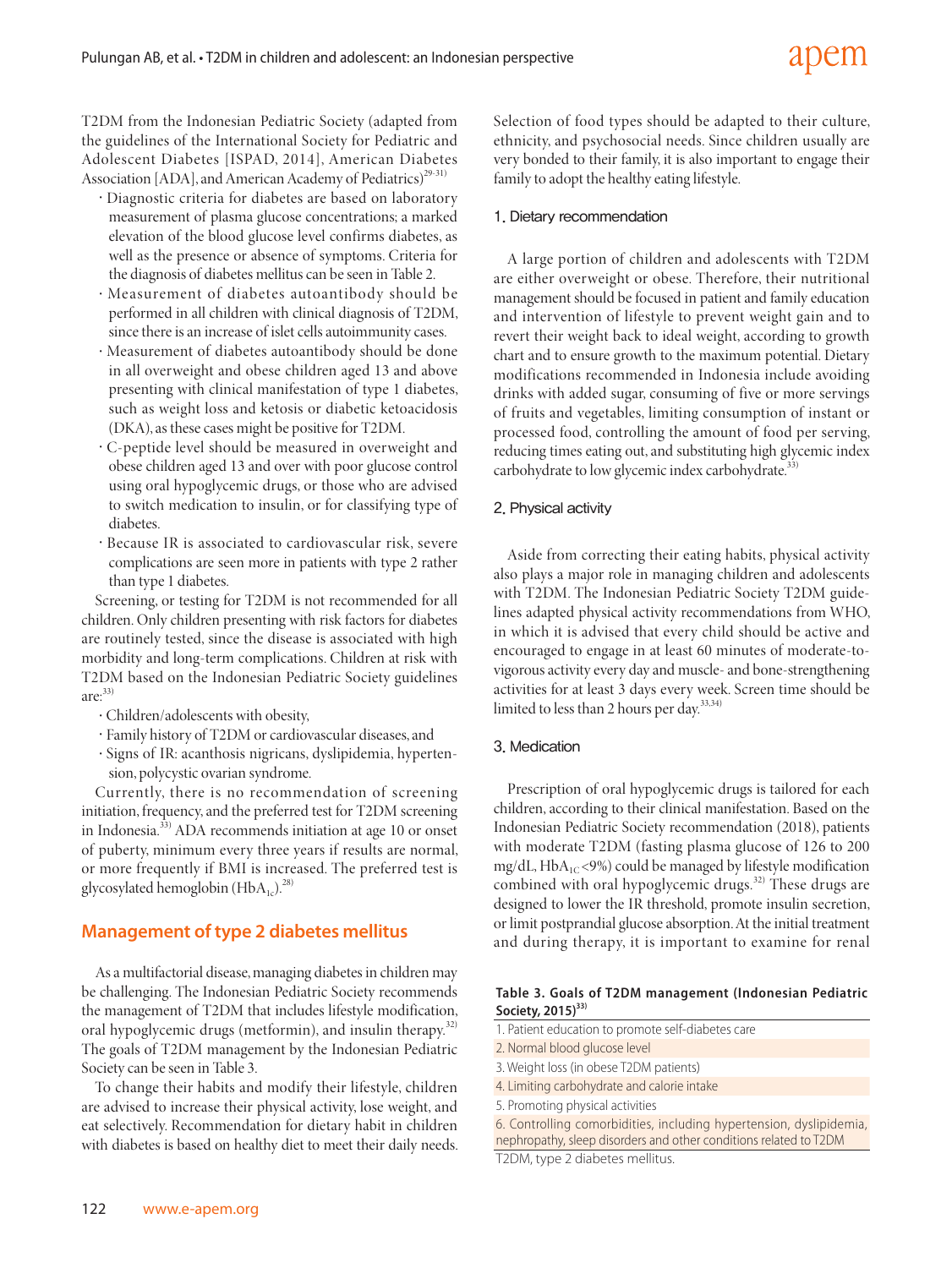function and serum creatinine routinely, since there are risks for developing renal insufficiency as the disease progress.

The preferred and only U.S. Food and Drug Administrationapproved oral hypoglycemic agent for children with good renal function (>30 mL/min/1.73 m<sup>2</sup>) is metformin.<sup>29)</sup> Metformin belongs to the biguanid group that works by reducing the hepatic glucose production while increasing glucose uptake in peripheral tissues. This drug also boosts insulin sensitivity, improves blood glucose levels without causing weight gain and lowers the  $HbA_{1C}$  level without the risk of hypoglycemia. Furthermore, triglycerides and low-density lipoprotein cholesterol tends to fall during metformin consumption.

Indonesian Pediatric Society recommends the initial metformin dose of 250 mg/day for 3–4 days, titrated to 500 mg/day divided into to 2 doses, and gradually increased for 3–4 weeks with the maximum dose 2,000 mg/day. Common side effects for metformin are diarrhea, nausea, dyspepsia, bloating, and abdominal pain. These side effects should disappear as the medication continues. Contraindication for oral hypoglycemic drugs are metabolic acidosis and recurrent DKA.<sup>32)</sup>

Children and youth with marked hyperglycemia (blood glucose  $\geq$ 250 mg/dL, HbA<sub>1C</sub> > 9%) without ketoacidosis who are symptomatic at diagnosis should be treated with basal insulin while metformin is initiated and titrated to achieve the targeted  $HbA<sub>1c</sub>$ <sup>32)</sup> The recommended initial dose of insulin in Indonesia is 0.25–0.5 IU/kg/day, and can be titrated until the targeted blood glucose level is reached. Change of regimens from the combination of insulin and metformin into metformin alone can be done in 2–6 weeks. The insulin dose is decreased gradually by  $30\% - 50\%$  while the metformin dose is increased.<sup>33)</sup> Children and adolescents with T2DM often have cardiovascular complications; hence, hypertension and dyslipidemia should be treated according to age-specific guidelines.

#### 4. Monitoring of blood glucose

The best glycemic control should be performed by selfmonitoring of blood glucose (SMBG) because hypoglycemic and hyperglycemic conditions can be monitored real time to ensure optimalization of therapy. ADA recommends SMBG to be done at different times, such as: at bedtime, during the night and after overnight fast to detect and prevent nocturnal hypoglycemia and hyperglycemia, also to optimize basal insulin; during the day, prior to meals and 2 hours after a meal to help determine meal insulin doses; in association with vigorous exercise to observe the child's blood sugar profile; to confirm hypoglycemia and to monitor recovery; and during intercurrent illness to prevent hyperglycemic crisis. The frequency of SMBG depends on the availability of the examination device, regimen of insulin given, the child's capability of detecting hypoglycemia, and the cost of SMBG testing.<sup>28,35)</sup> The Indonesian Pediatric Society recommends SMBG more than three times a day for patients using basal-bolus regiments or insulin pump. Meanwhile, patients using only basal insulin or oral medications

can monitor blood glucose less frequently.<sup>33)</sup>

Measurement of HbA<sub>1c</sub> provides the profile of mean blood glucose in the past 2 to 3 months, weighted towards the most recent four weeks, and is used as a gold standard for long-term metabolic control. ADA and ISPAD recommend a target of  $\langle 7.5\%$  (58 mmol/mol) in all patients younger than 18 years,<sup>28.33)</sup> while the Indonesian Pediatric Society recommends a lower target, <6.5%.<sup>33)</sup> When hypoglyemic unawareness occurs, severe hypoglycemia is more common, hence the  $HbA<sub>1c</sub>$  targets must be increased. Frequency of  $HbA_{1c}$  measurement depends on local resources, the recommendation in Indonesia is at least every 3 months, similar to the ISPAD.<sup>33,36)</sup>

#### 5. Psychological and neurocognitive problems in diabetic youth

Depression, anxiety, psychological distress, and eating disorders occur more frequently in youth with diabetes especially with chronic poor metabolic control. Thus, it is important to include mental health specialists (psychologists, social workers, and psychiatrists) in the interdisciplinary diabetes care team.<sup>29,37)</sup>

Several studies on neurocognitive function in children with T2DM shows that poor glycemic control may increase the risk of learning difficulties and weakens information processing, primarily in children who have early onset diabetes and a history of severe hypoglycemia.<sup>29)</sup>

#### 6. Family and care-provider support in T2DM management

The ability of the patient's family to implement the education and medication given is the key to effective diabetes treatment. The diabetes care team must involve the family in all aspects of diabetes management, including to evaluate factors (psychosocial, emotional) affecting the treatment of T2DM. In school-aged children, communication with school or day care providers is also important to ensure optimal diabetes management, patient safety, and to maximize academic achievements $29$ 

#### **Conclusion**

Awareness should be raised in young individuals who are clinically at high risk of T2DM, and therefore should be screened regularly. Interventions should aim to accommodate healthy lifestyle, including limitation of food intake and engagement of physical activities. Clinicians must make sure that T2DM patients get optimal tailored-medication and that family and peers are involved in diabetes management. All stakeholders must engage in these efforts, including the government, professional organizations, and community in general.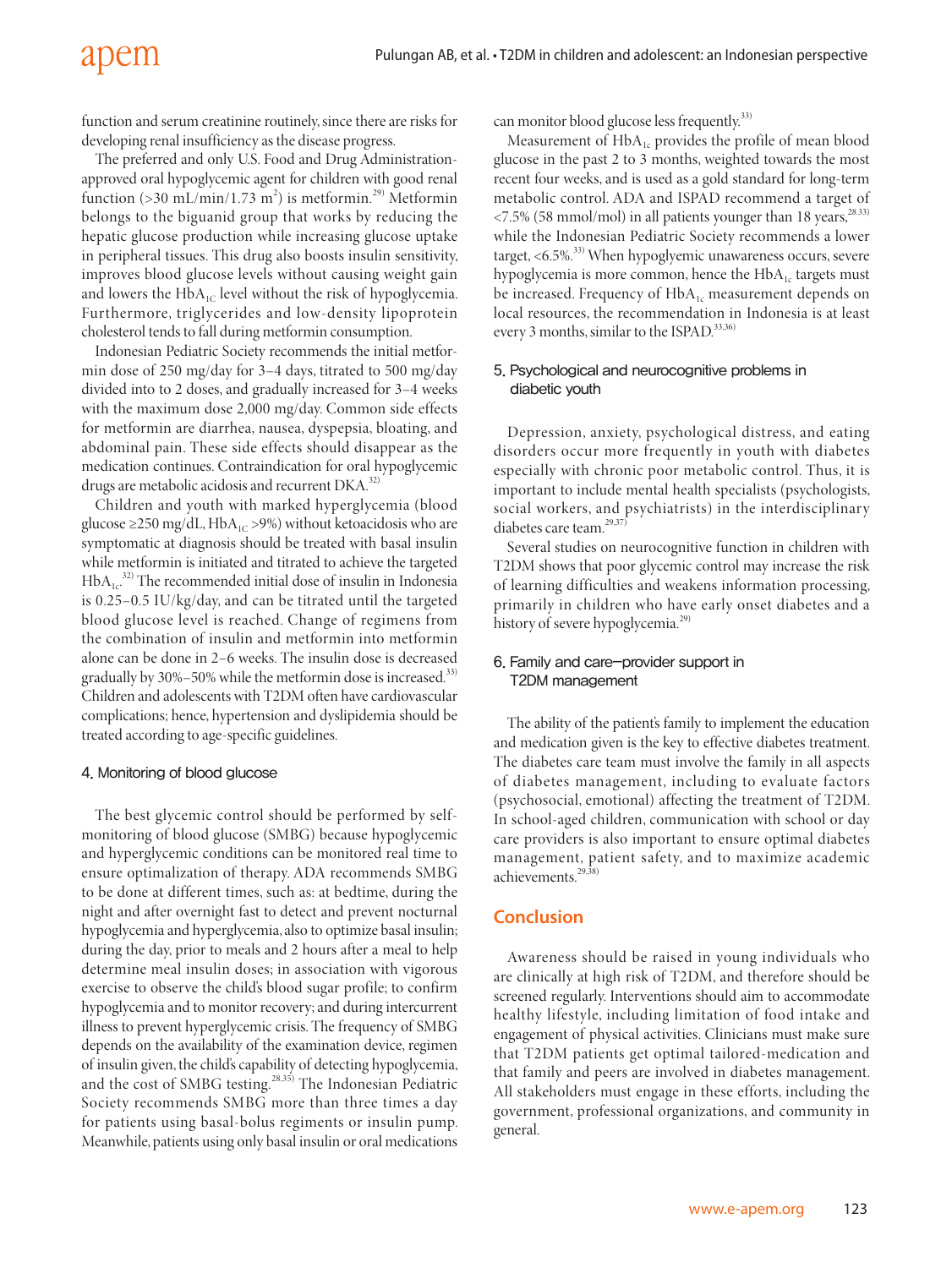# **Conflict of interest**

No potential conflict of interest relevant to this article was reported.

## **References**

- 1. Arslanian S. Type 2 diabetes in children: clinical aspects and risk factors. Horm Res 2002;57 Suppl 1:19-28.
- 2. Kitagawa T, Owada M, Urakami T, Yamauchi K. Increased incidence of non-insulin dependent diabetes mellitus among Japanese schoolchildren correlates with an increased intake of animal protein and fat. Clin Pediatr (Phila) 1998;37:111-5.
- 3. Likitmaskul S, Kiattisathavee P, Chaichanwatanakul K, Punnakanta L, Angsusingha K, Tuchinda C. Increasing prevalence of type 2 diabetes mellitus in Thai children and adolescents associated with increasing prevalence of obesity. J Pediatr Endocrinol Metab 2003;16:71-7.
- 4. Moelyo AG, Himawan IW, Pateda V, Fadil R. Indonesian national registry of children with type 2 diabetes mellitus. Int J Pediatr Endocrinol 2013;2013(1 Suppl):P8.
- 5. Indonesian Health Ministry. National basic health survey. Jakarta: Indonesian Health Ministry, 2013.
- 6. Pettitt DJ, Talton J, Dabelea D, Divers J, Imperatore G, Lawrence JM, et al. Prevalence of diabetes in U.S. youth in 2009: the SEARCH for diabetes in youth study. Diabetes Care 2014;37:402-8.
- 7. World Health Organization. Childhood overweight and obesity [Internet]. Geneva (Switzerland): World Health Organization; 2016 [cited 2018 Jul 12]. Available from: [http://www.who.int/dietphysicalactivity/childhood/en/.](http://www.who.int/dietphysicalactivity/childhood/en/)
- 8. Sinha R, Fisch G, Teague B, Tamborlane WV, Banyas B, Allen K, et al. Prevalence of impaired glucose tolerance among children and adolescents with marked obesity. N Engl J Med 2002;346:802-10.
- 9. Alberti G, Zimmet P, Shaw J, Bloomgarden Z, Kaufman F, Silink M, et al. Type 2 diabetes in the young: the evolving epidemic: the international diabetes federation consensus workshop. Diabetes Care 2004;27:1798-811.
- 10. Caceres M, Teran CG, Rodriguez S, Medina M. Prevalence of insulin resistance and its association with metabolic syndrome criteria among Bolivian children and adolescents with obesity. BMC Pediatr 2008;8:31.
- 11. Hendarto A. Telaah peran leptin, adiponektin, tumor necrosis-, C reactive protein, asupan karbohidrat dan lemak terhadap resistensi insulin pada anak lelaki superobes usia 5-9 tahun. Disertasi. Jakarta: Fakultas Kedokteran Program Doktor Ilmu Kedokteran Universitas Indonesia, 2009.
- 12. Pulungan AB, Puspitadewi A, Sekartini R. Prevalence of insulin resistance in obese adolescents. Paediatr Indones 2013;53;167-72.
- 13. Tirtamulia KS, Umboh A, Warous SM, Pateda V, Regina F. Achantosis nigricans and insulin resistance in obese children. Paediatr Indones 2010;50:274-7.
- 14. Hardy OT, Czech MP, Corvera S. What causes the insulin resistance underlying obesity? Curr Opin Endocrinol Diabetes Obes 2012;19:81-7.
- 15. Agius L. Targeting hepatic glucokinase in type 2 diabetes: weighing the benefits and risks. Diabetes 2009;58:18-20.
- 16. Ait-Omar A, Monteiro-Sepulveda M, Poitou C, Le Gall M, Cotillard A, Gilet J, et al. GLUT2 accumulation in enterocyte apical and intracellular membranes: a study in morbidly obese human subjects and ob/ob and high fat-fed mice. Diabetes 2011;60:2598-607.
- 17. Choi CHJ, Cohen P. How does obesity lead to insulin resistance? Elife 2017 Dec 14;6. pii: e33298.
- 18. Juárez-López C, Klünder-Klünder M, Medina-Bravo P, Madrigal-Azcárate A, Mass-Díaz E, Flores-Huerta S. Insulin resistance and its association with the components of the metabolic syndrome among obese children and adolescents. BMC Public Health 2010;10:318.
- 19. Vaag A. Low birth weight and early weight gain in the metabolic syndrome: consequences for infant nutrition. Int J Gynaecol Obstet 2009;104 Suppl 1:S32-4.
- 20. Fabricius-Bjerre S, Jensen RB, Færch K, Larsen T, Mølgaard C, Michaelsen KF, et al. Impact of birth weight and early infant weight gain on insulin resistance and associated cardiovascular risk factors in adolescence. PLoS One 2011;6:e20595.
- 21. Zhou PZ, Zhu YM, Zou GH, Sun YX, Xiu XL, Huang X, et al. Relationship between glucocorticoids and insulin resistance in healthy individuals. Med Sci Monit 2016;22:1887-94.
- 22. Feeney ER, Mallon PW. Insulin resistance in treated HIV infection. Best Pract Res Clin Endocrinol Metab 2011;25:443-58.
- 23. Deng C. Effects of antipsychotic medications on appetite, weight, and insulin resistance. Endocrinol Metab Clin North Am 2013;42:545-63.
- 24. Kobaissi HA, Weigensberg MJ, Ball GD, Cruz ML, Shaibi GQ, Goran MI. Relation between acanthosis nigricans and insulin sensitivity in overweight Hispanic children at risk for type 2 diabetes. Diabetes Care 2004;27:1412-6.
- 25. Raitakari OT, Juonala M, Rönnemaa T, Keltikangas-Järvinen L, Räsänen L, Pietikäinen M, et al. Cohort profile: the cardiovascular risk in Young Finns Study. Int J Epidemiol 2008;37:1220-6.
- 26. Cruz ML, Weigensberg MJ, Huang TT, Ball G, Shaibi GQ, Goran MI. The metabolic syndrome in overweight Hispanic youth and the role of insulin sensitivity. J Clin Endocrinol Metab 2004;89:108-13.
- 27. Ferrannini E, Natali A, Capaldo B, Lehtovirta M, Jacob S, Yki-Järvinen H. Insulin resistance, hyperinsulinemia, and blood pressure: role of age and obesity. European Group for the Study of Insulin Resistance (EGIR). Hypertension 1997;30:1144-9.
- 28. American Diabetes Association. Standards of medical care in diabetes – 2018. Diabetes Care 2018;41(Suppl 1):S1-159.
- 29. American Diabetes Association. Children and adolescents: standards of medical care in diabetes 2018. Diabetes Care